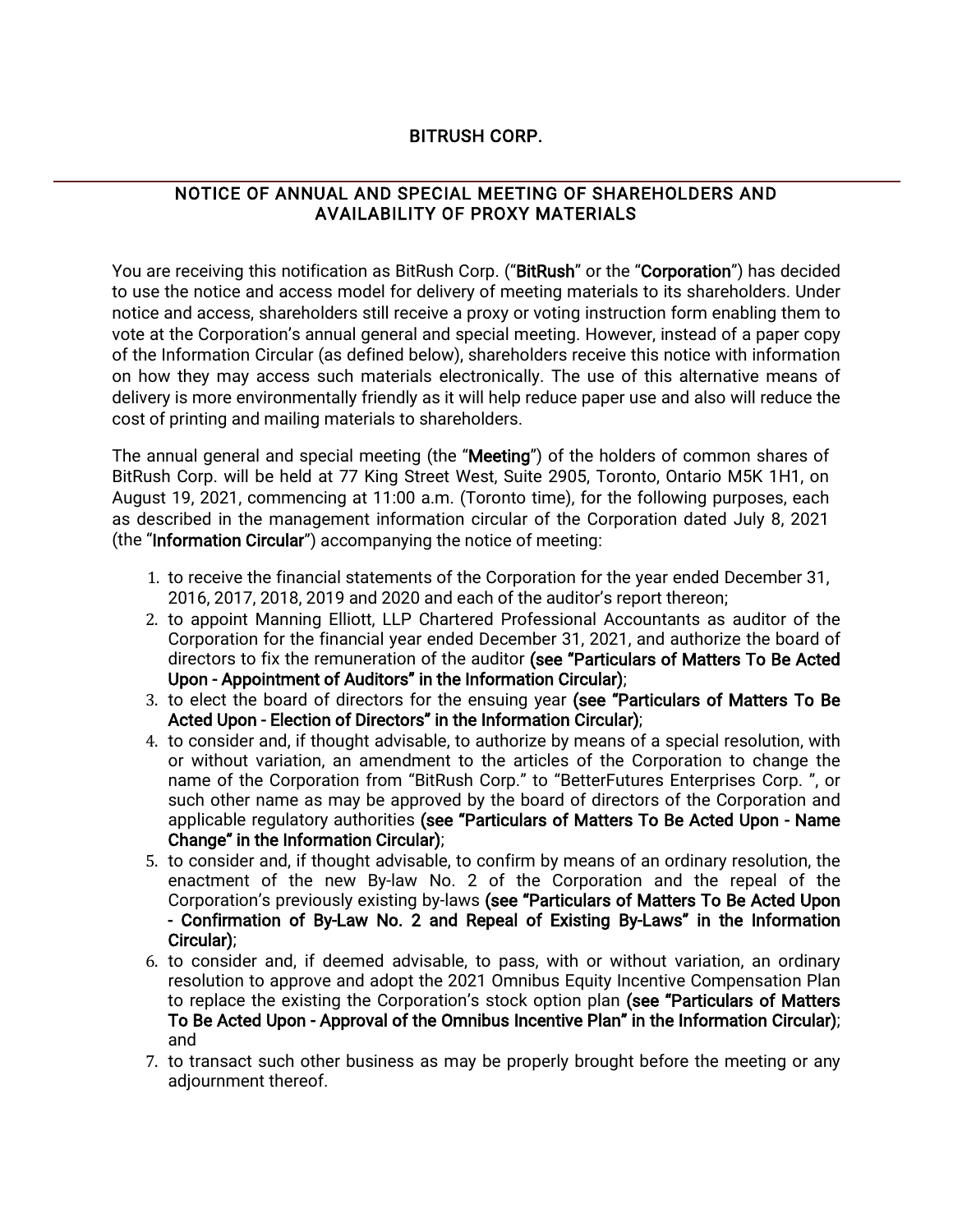An "ordinary resolution" is a resolution passed by at least a majority of the votes cast by Shareholders who voted in respect of that resolution at the Meeting. A "special resolution" is a resolution passed by at least two thirds of the votes cast by Shareholders who voted in respect of that resolution at the Meeting.

The board of directors has fixed July 5, 2021, as the record date ("Record Date") for the determination of shareholders entitled to notice of and to vote at the meeting and at any adjournment thereof. Only shareholders of record on the Record Date are entitled to receive notice of and to vote at the meeting.

#### Notice-and-Access

The Corporation is utilizing the notice-and-access mechanism (the "Notice-and-Access Procedures") that came into effect on February 11, 2013 under National Instrument 54-101 – Communication with Beneficial Owners of Securities of a Reporting Issuer and National Instrument 51-102 – Continuous Disclosure Obligations, for distribution of Meeting materials to registered and beneficial Shareholders.

#### Website Where Meeting Materials are Posted

The Notice-and-Access Procedures are a new set of rules that allows reporting issuers to post electronic versions of proxy-related materials (such as proxy circulars and annual financial statements) on-line, via the System for Electronic Document Analysis and Retrieval ("SEDAR") and one other website, rather than mailing paper copies of such materials to Shareholders. Electronic copies of the Circular, financial statements of the Corporation for the years ended December 31, 2016, 2017, 2018, 2019 and 2020 ("Financial Statements") and management's discussion and analysis of the Corporation's results of operations and financial condition for such fiscal years ("MD&A") may be found on the Corporation's SEDAR profile at [www.sedar.com](http://www.sedar.com/) and also on the Corporation's website at [www.bitrush.com/investors.](http://www.bitrush.com/investors) The Corporation will not use procedures known as "stratification" in relation to the use of Noticeand-Access Procedures. Stratification occurs when a reporting issuer using the Notice-and-Access Procedures provides a paper copy of the Information Circular to some Shareholders with this notice package. In relation to the Meeting, all Shareholders will receive the required documentation under the Notice-and-Access Procedures, which will not include a paper copy of the Circular.

### Obtaining Paper Copies of Materials

The Corporation anticipates that using notice-and-access for delivery to all Shareholders will directly benefit the Corporation through a substantial reduction in both postage and material costs, and also promote environmental responsibility by decreasing the large volume of paper documents generated by printing proxy-related materials. Shareholders with questions about notice-and-access can call the Corporation's transfer agent Capital Transfer Agency Inc. ("Capital Transfer") toll-free at 1.844.499.4482. Shareholders may also obtain paper copies of the Circular, Financial statements and MD&A free of charge by contacting Capital Transfer at the same toll-free number or upon request to the Corporation's Corporate Secretary.

A request for paper copies which are required in advance of the Meeting should be sent so that they are received by the Corporation or Capital Transfer, as applicable, by July 30, 2021 in order to allow sufficient time for Shareholders to receive the paper copies and to return their proxies or voting instruction forms to intermediaries not later than 48 hours (excluding Saturdays, Sundays and statutory holidays in the City of Toronto, Ontario) prior to the time set for the Meeting or any adjournments or postponements thereof (the "Proxy Deadline").